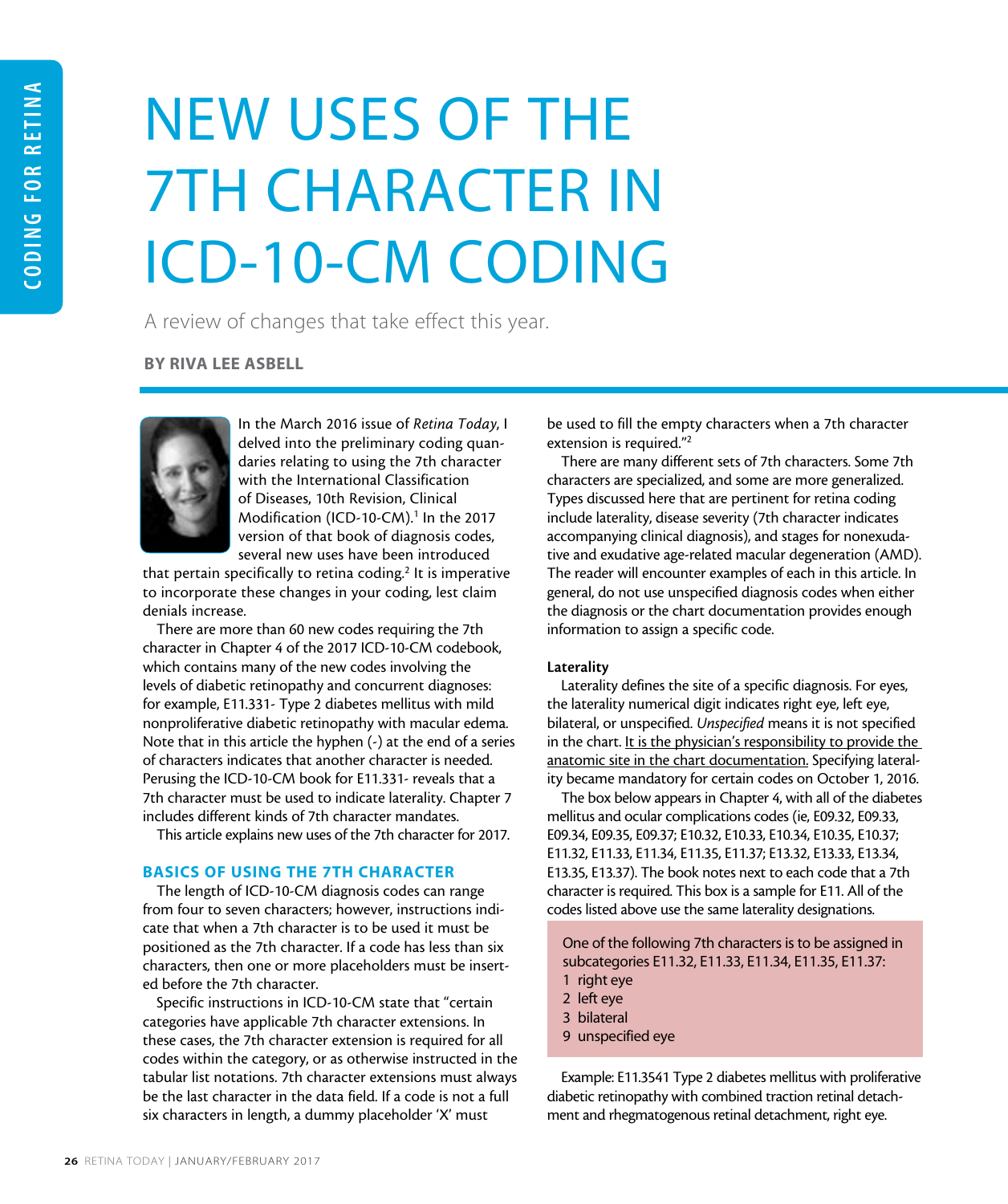Central retinal vein occlusion and tributary (branch) retinal vein occlusion both require 7th characters, based on the severity of the problem. "

### Disease Severity

Central retinal vein occlusion and tributary (branch) retinal vein occlusion both require 7th characters, based on the severity of the problem. The diagnosis at the bottom of each of the boxes below is an example of using the 7th character "2."

H34.81 Central retinal vein occlusion

One of the following 7th characters is to be assigned to codes in subcategory H34.81 to designate the severity of the occlusion:

- 0 with macular edema
- 1 with retinal neovascularization
- 2 stable
	- old central retinal vein occlusion

Example: H34.8112 Central retinal vein occlusion (old), right eye

H34.83 Tributary (branch) retinal vein occlusion

One of the following 7th characters is to be assigned to codes in subcategory H34.83 to designate the severity of the occlusion:

- 0 with macular edema
- 1 with retinal neovascularization
- 2 stable
	- old tributary (branch) retinal vein occlusion

Example: H34.8320 Branch venous occlusion with macular edema, left eye

### Stages of Disease

For nonexudative and exudative AMD, stages have been added, and these are mandatory to use. Because these conditions are probably the most frequent diagnoses used in a retina practice, it is critical that the physician cite the stage in the chart documentation. Not only will this practice offer support in the event of an audit, but it will also enhance the efficiency of your billing department.

Tip: When you are coding for a disease that is the same in both eyes (and at the same stage), even if you are treating only one eye at the encounter, the bilateral designation (3) should be used rather than just the right or left eye. The Centers for Medicare and Medicaid Services wants the coding performed this way. The laterality will be designated in the CPT code.

H35.31 Nonexudative age-related macular degeneration

One of the following 7th characters is to be assigned to each code in subcategory H35.31 to designate the stage of the disease:

- 0 stage unspecified
- 1 early dry stage
- 2 intermediate dry stage
- 3 advanced atrophic without subfoveal involvement advanced dry stage
- 4 advanced atrophic with subfoveal involvement

Example: H35.3131 Early dry stage macular degeneration, both eyes

H35.32 Exudative age-related macular degeneration

One of the following 7th characters is to be assigned to each code in subcategory H35.32 to designate the stage of the disease:

- 0 stage unspecified
- 1 with active choroidal neovascularization
- 2 with inactive choroidal neovascularization
- with involuted or regressed neovascularization 3 with inactive scar

Example: H35.3231 Wet macular degeneration, both eyes, with active choroidal neovascularization. (Note: Even if only the right eye is injected during a given encounter, the bilateral code would be used. Using the RT or LT designation on the CPT code [67028] defines the laterality.)

## THE A, D, AND S 7TH CHARACTER CODES

The March 2016 *Retina Today* article referred to above was devoted to the use of A, D, and S as 7th characters.1 They are important when selecting diagnosis codes for situations such as removal of foreign bodies, removal of silicone oil (including migrated silicone oil), and malpositioned intraocular lenses. Chapter 19 of the ICD-10-CM contains some important diagnosis codes